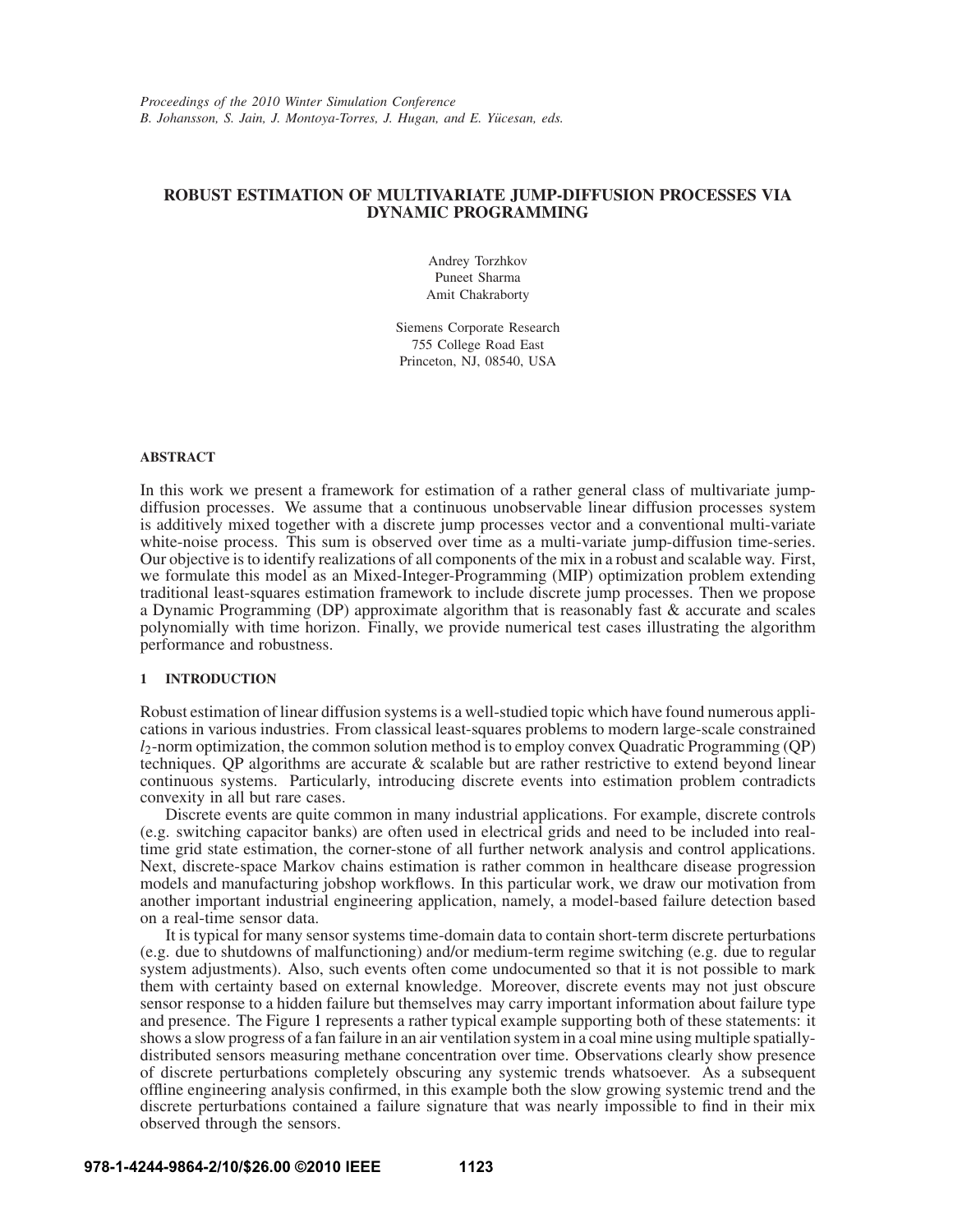

Figure 1: An example of a failure progress disguised by large perturbations.

The principal difference in statistical modeling of discrete/jump processes as compared to continuous processes is to include jumps count, durations and magnitudes as explicit model variables. The statistical identification approach that we take in this work is exactly the following: incorporate these variables into both the model's objective function (e.g. as max-likelihood terms working as a penalty for jumps frequency and/or durations) and into the identification constraints (i.e. domain-knowledge relations limiting jump process' magnitudes at all time points within a particular jump duration to be equal).

To illustrate our approach, consider a classic Poisson process as an example of a pure-jump process: the Poisson count process  $N(t)$  is observed over a fixed time horizon *T*. The count process  $N(t)$  is often considered in terms of its sojourn time durations  $t_k$  conditioned upon a Poisson process' count *K* accumulated over time *T*. This count's marginal distribution(for any *T*) is Poisson and the joint distribution of sojourn times conditioned on this count is i.i.d. uniform (for the proof see Wolff (1989) ). Then, the log-likelihood function is separable/additive and contains: a non-linear probabilistic penalty for the count *K* and linear penalties for the (log-scaled) durations  $t_k$ . However, these variables are not directly observable but rather must be identified from regularly-observed realizations of *N*(*t*). Using a well-known proxy  $I(N(t + \delta t) - N(t) > 0)$  instead of  $t_k$  is problematic both from theory (indicator is not a continuous function) and practical (any regular white-noise invalidates this indicator). Instead, we use regular measurement time-series  $N(t_n)$  and introduce identification constraints  $N(t_n) - k = 0, t_{k-1} \le t_n \le t_k$ .

The simple formulation in the Poisson process example is yet not a well-defined statistical optimization problem and our work presents a way to further reformulate  $\&$  generalize it into an instance of the Mixed-Integer-Programming (MIP) models and propose a Dynamic-Programming (DP) approximate algorithm that can be used for real-time identification and scales very well with the problem size (in particular, time horizon *T*). Our DP algorithm is recursive backward-over-time (typical for dynamic programming) and solves only well-defined convex problems at each iteration of the recursion. We demonstrate on a simulated numerical case (combining both continuous trend, discrete perturbations & white-noise) the quality of this approximation as compared to a typical benchmark QP-based identification method that completely ignores discrete perturbations.

Benchmarking against a conventional QP/least-squares methods pursues to show the robustness of our approach. We understand robustness in its conventional meaning: identification should not vary much for a variety of independently taken measurement collections drawn from the same statistical model case. Traditionally, one of the best ways to improve robustness is to include constraints representing domain knowledge information about the nature of the data. For example, Samar, Torzhkov, and Chakraborty (2008) incorporated knowledge of a monotonic nature of a hid-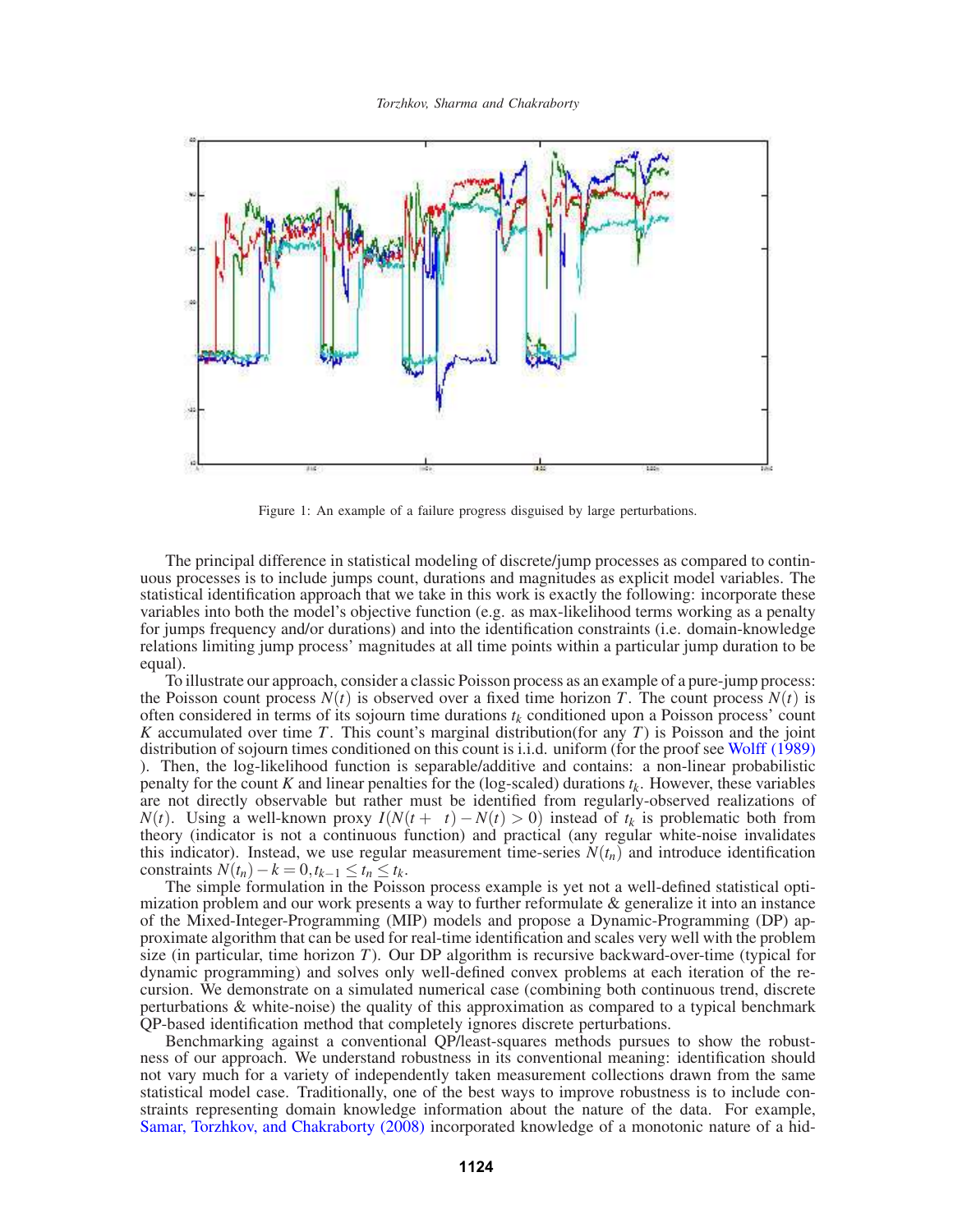## *Torzhkov, Sharma and Chakraborty*

den continuous failure process *Ft* by assuming that *Ft* follows a random-walk with exponentially distributed increments. This assumption produced an inequality constraint  $F_{t+1} \geq F_t$  and a linear penalty  $\lambda \cdot (F_{t+1} - F_t)$  in the identification model while still keeping it within QP-class. In turn, the estimated sample path realization of  $F(t)$  were completely insensitive to large short-term noise spikes (e.g. due to a high volatility cluster) and the identification model was robust in this sense. However, it was still possible to confuse this model with a small series of significantly long deterministic perturbations in a historic estimation mode or even a single perturbation in a moving-horizon mode.

Cleaning the data off perturbations is mostly not an option in the modern autonomous & automated systems world and is dangerous in general as it may wipe off the tracks of a failure. Including discrete perturbations  $A_t$  on top of  $F_t$  into the identification model should remove sensitivity to such outliers data but increases statistical model's degrees of freedom so it may actually distort the estimation of the core failure process  $F(t)$ . Thus, we note that we consider a jump-diffusion statistical estimation/identification procedure robust only if estimates of *At* indeed capture the true perturbation/jump sample path realization levels and produce the accurate track of the failure process *Ft*.

In this paper, we start from the same model as given in Samar, Torzhkov, and Chakraborty (2008) and we gradually add more features into that such that it eventually leads to a complete well-defined MIP-model formulation to identify at every point of time all components from an observable sum of a continuous multi-variate failure process  $F(t)$ , discrete perturbation process  $A(t)$  and white-noise  $\varepsilon(t)$ .

#### **2 LITERATURE REVIEW**

It is nearly impossible to provide a comprehensive review of the stochastic processes  $\&$  systems estimation research stream. Therefore, we only include a few particularly relevant references highlight distinguishing features of our model and refer to alternative approaches to the estimation problem class involved.

A large stream of research works on sample-path estimation of jump-diffusion processes comes from quantitative finance field. Lee and Mykland (2008) follows a non-parametric jump detection approach similar to ours and propose a statistical test for a class of jump-diffusion processes where jumps times are following a Possion process but jump sizes are normally distributed. Jiang and Owen (2007) proposes a Generalized Method of Moments estimator for a similar model.

Failure detection field also influences & pushes further the jump-diffusion estimation research frontier. For a review, see Gertler (1988) survey or a more recent one Venkatasubramanian et al. (2003). Seminal paperDufour and Bertrand (1994) extended Kalman filtering framework for Markov-modulated linear systems with partially observable jumps which was recently improved by Mahmoud and Shi (2004). (Plageman, Fox, and Burgard 2007) proposes a particle filter estimator for a hybrid jump-continuous failure detection problem. We note that the area jump-continuous failure detection is still relatively scarcely explored.

Generic estimation methodology papers mostly focus on improving time-series analysis by including jump processes either into the series trend or as a regime modulator. Zhao and Wei (2003) studies a particular time series model with jump-modulated trend and proposes a weighted estimator similar to Gaussian kernel methods.

More broad non-parametric estimation view comes from machine learning field proposing nonparametric estimates either using kernel estimation or transition probability matrix extraction. For instance, Blackmore et al. (2008) develop an active method for discrimination between discrete control modes of jump Markov linear systems and use it to learn the whole structure of the estimated system. Bandi and Nguyen (2003) propose non-parametric functional estimation of infinitesimal conditional moments of jump-diffusion systems.

## **3 ESTIMATION MODEL**

We start with a diffusion-only model that was developed in Samar, Torzhkov, and Chakraborty (2008). It is rather representative of constrained QP estimation models and provides some intutition as well as a test base.

As given in Samar, Torzhkov, and Chakraborty (2008), we estimate a realized sample path of a hidden failure process model  ${F_t}_{t=1}^T$  that is known to be monotonically growing. We assume a given observations vector time series  ${Y_{i,t}}_{i=1,t=1}^{N,T}$  that is linearly sensitive to the failure process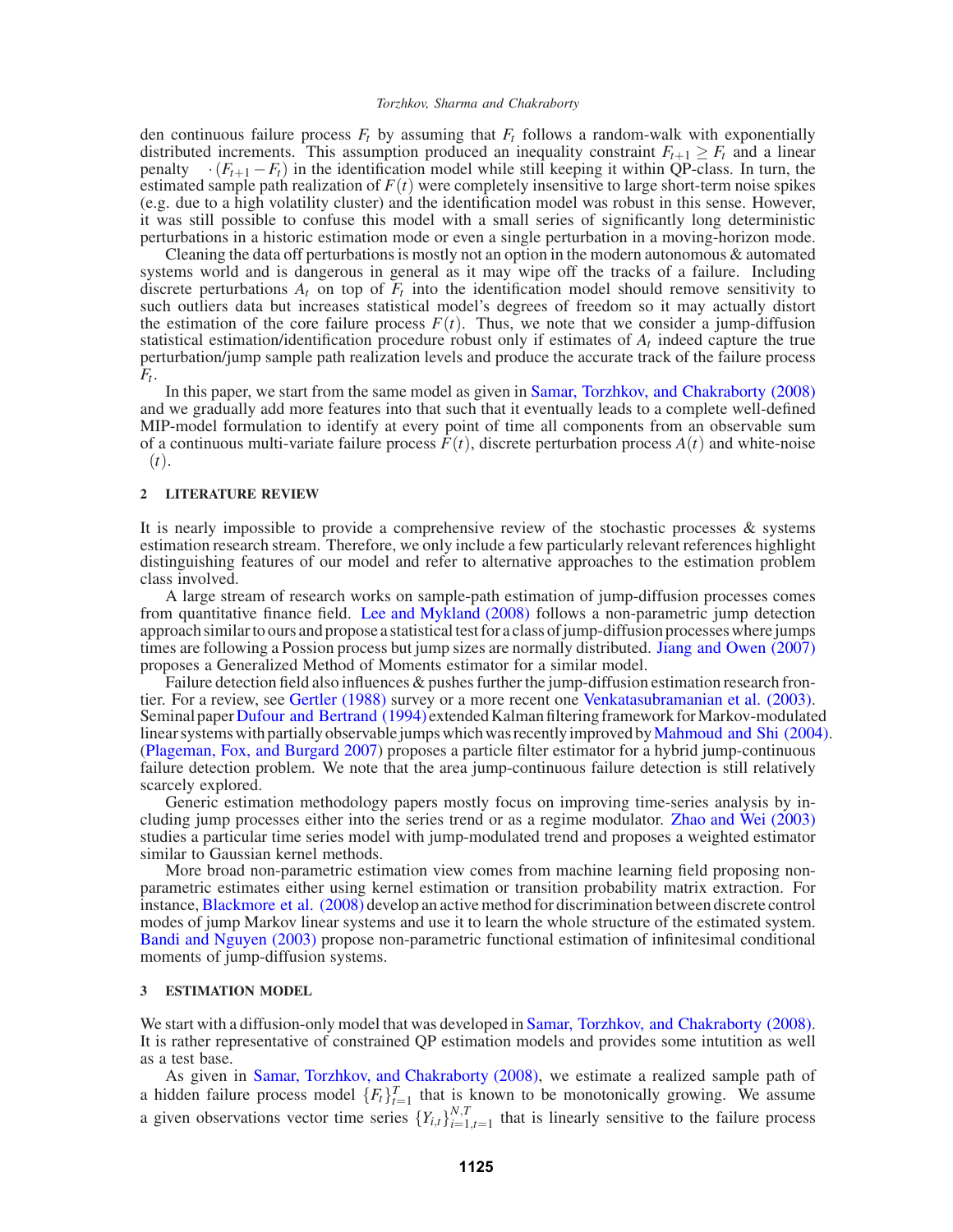#### *Torzhkov, Sharma and Chakraborty*

 $F_t$ :  $Y_{i,t} = S_i \cdot F_t + \varepsilon_{i,t}$ , where failure signature vector  $S_i$  measures relative strength of the sensors response and the noise vector  $\varepsilon_{i,t}$  is assumed to be i.i.d. (over time *t*) Gaussian. As we mentioned earlier, monotonicity is modeled by assuming that the increments  $F_{t+1}-F_t$  are i.i.d. and exponentially distributed with intensity  $\lambda$ . Given that, the realized sample path of  $F_t$  can be filtered out of the sensor data *Yi*,*<sup>t</sup>* via a maximum posterior likelihood estimate based on the following constrained QP model:

$$
\min_{F_t} L(F|Y) = \sum_{t=1}^T \sum_{i,j=1}^N (Y_{i,t} - S_i \cdot F_t) \cdot Q_{ij}^{-1} \cdot (Y_{j,t} - S_j \cdot F_t) + \lambda \cdot (F_T - F_1)
$$
\n(1)  
\ns.t.  $F_{t+1} \ge F_t$ 

where *Q* is the sensor noise covariance matrix.

The extension that we propose introduces a vector time series  $\{A_{i,t}\}_{i=1}^{N,T}$  of pure-jump perturbation processes such that the sensors are sensitive to  $F_t + A_{i,t}$  rather than  $F_t$ . Key difference between  $F_t$  and *A<sub>i,t</sub>* is that: i) the log-likelihood function contains penalties for both perturbation levels  $\{A_{i,k}\}_{i=1,k=1}^{N,K_i}$ , durations  ${\{\overline{T}_{i,k} - \underline{T}_{i,k}\}}_{i=1,k=1}^{N,K_i}$  and number  ${K_i}\}_{i=1}^N$  of perturbations and ii) the constraint set includes flat level constraint  $A_{i,t} = \sum_{i=1}^{K_i} A_i$  $\sum_{k=1}^{s} A_{i,k} \cdot I\left[\overline{T}_{i,k} \le t < \underline{T}_{i,k}\right]$  where  $\overline{T}_{i,k}$  and  $\underline{T}_{i,k}$  are start and end time for the *k*-th perturbation for the *i*-th sensor data.

We define the stacked vector  $X_{i,k} = (A_{i,k-1}, A_{i,k}, \overline{T}_{i,k} - \underline{T}_{i,k}, 1)$  and use the following quadratic form of the modified log-likelihood objective function:

$$
\min_{F_t, X_k} \sum_{t=1}^T \sum_{i,j=1}^N (Y_{i,t} - S \cdot F_t - A_{i,t}) \cdot Q_{ij}^{-1} \cdot (Y_{j,t} - S_j \cdot F_t - A_{j,t}) + \lambda \cdot (F_T - F_1) + \sum_{i=1}^N \sum_{k=1}^{K_i} X_{i,k}^T \cdot D \cdot X_{i,k} + \sum_{i=1}^N c(K_i) \cdot K_i
$$
\n(2)

where matrix *D* is a way to capture the perturbation transition rates specifics and  $c(K_i)$ captures the jump count process distribution.

We note, that the matrix *D* need not be semi-definite positive and the costs  $c(K_i)$  need not be constant for our DP approximation to work. We also note that some of the sums, for example, *Ki* ∑ *k*=1  $X_{i,k}^T \cdot D \cdot X_{i,k}$ , use model variables  $K_i$  as a sum limit. One way to have proper fixed limits is to

impose an upper-bound constraint  $K_i \leq \overline{K}_i$  and use  $\overline{K}_i$  as a perturbation limit. If  $\overline{K}_i$  is significantly large, this implies that the optimal solution should place all extra steps beyond optimal *Ki*outside of the estimation horizon *T* (unless the constraint  $\overline{T}_{i,k} \leq T$  is included) and thus eliminate their impact on the actual data fit.

A few examples illustrating flexibility and justifying the quadratic  $X_{i,k}^T \cdot D \cdot X_{i,k}$  term:

**Example 1.** *Assume that for each i, the perturbation process Ai*,*<sup>t</sup> is Poisson with constant out-of-state jump rates* <sup>µ</sup>*<sup>i</sup> and deterministic state increments all equal to one. Taking the log of the joint probability density of the Poisson sojourn times implies that the term*  $X_{i,k}^T\cdot D\cdot X_{i,k}=\mu_i\cdot(\overline{T}_{i,k}-\underline{T}_{i,k})$  is linear. To *ensure that there is no idle periods we need to include constraints*  $\overline{T}_{i,k} = \underline{T}_{i,k+1}$  *and*  $\underline{T}_{i,k} \leq \overline{T}_{i,k}$ . Also, *to properly capture the deterministic state increments we need to impose an additional constraint*  $A_{i,k+1} - A_{i,k} = 1.$ 

**Example 2.** *Assume that the jump state migration process is a Brownian motion. In this case*  $X_{i,k}^T \cdot D \cdot X_{i,k}$  includes expansion terms of the quadratic increment $(A_k - A_{k-1})^2$ .

**Example 3.** *Assume that the perturbations are rare and completely deterministic so that the zero value of Ai*,*<sup>t</sup> represent a stable state and any deviations from it must be short and infrequent. A strong way to enforce such stability is to not to impose the constraint*  $\overline{T}_k = \underline{T}_{k+1}$  *and choosing a relatively small value of*  $\overline{K}_i$  *which is more appropriate for rare deterministic perturbations. Alternatively, a weak way to impose this stability is to assume that the rates of jumping out of the (positive) state Ak are*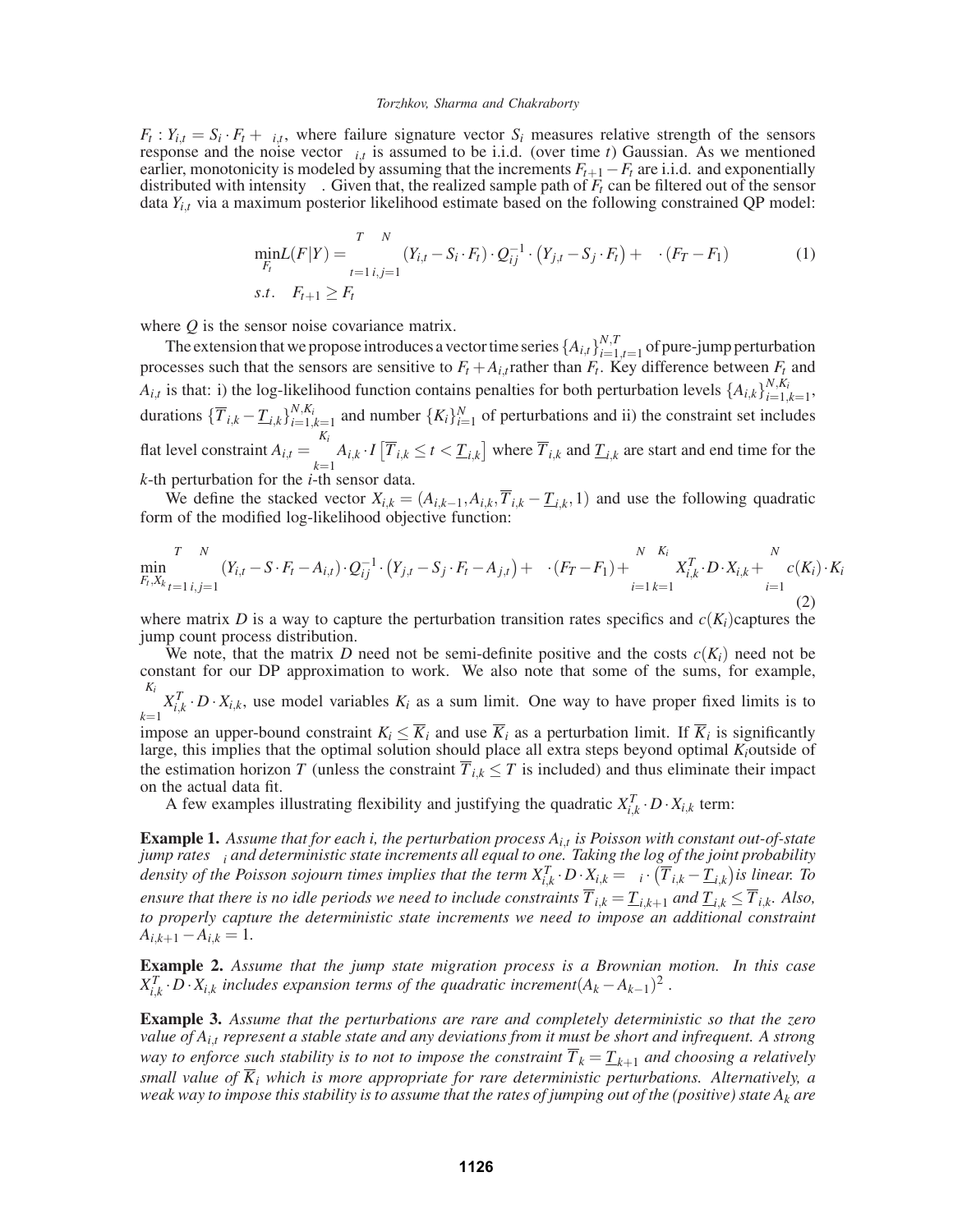*state-dependent and linearly proportional to the value of Ak. That implies a mean-reverting bilinear term*  $A_k \cdot (\overline{T}_k - \underline{T}_k)$  *in the objective function which penalizes for long durations of large perturbations.* 

From the aforementioned examples, we have shown that (similar to the core continuous process monotonicity constraint  $F_{t+1} \geq F_t$ ) perturbation structure specifics may require to enforce different kinds of linear equality or inequality constraint on both  $A_{i,k}$  and  $\underline{T}_{i,k}$ ,  $\overline{T}_{i,k}$ . Therefore, we include into our model formulation a generic polyhedral form of such constraints:

$$
F_t \in F, X_{i,k} \in X_i \tag{3}
$$

where  $F$  and each  $X_i$  is a polyhedron.

Finally, we need to reformulate the flat level constraint  $A_{i,t} = \sum_{i=1}^{K_i} A_i$  $\sum_{k=1}^{s} A_{i,k} \cdot I \left[ \overline{T}_{i,k} \le t < \underline{T}_{i,k} \right]$  in a more suitable form. For this, we define perturbations start & end binary indicator variables  $\{w_{i,k,t}\}_{i=1,k=1,k=1}^{N,K_i,T}$ and  ${\{\overline{w}_{i,k,t}\}}_{i=1,k=1,k=1}^{N,K_i,T}$  such that  $\underline{w}_{i,k,t}$ ,  $\overline{w}_{i,k,t} \in \{0,1\}$  and use the following mixed-integer-quadratic form of the flat-level constraint:

$$
A_{i,t} = \sum_{k=1}^{K_i} A_{i,k} \cdot (\underline{w}_{i,k,t} - \overline{w}_{i,k,t})
$$
  
\n
$$
\underline{w}_{i,k,t+1} \ge \underline{w}_{i,k,t}; \overline{w}_{i,k,t+1} \ge \overline{w}_{i,k,t}
$$
  
\n
$$
\underline{w}_{i,k,t} \ge \overline{w}_{i,k,t}
$$
  
\n
$$
\overline{w}_{i,k,t} \ge \underline{w}_{i,k+1,t}
$$
  
\n
$$
\sum_{t=1}^{T} (\underline{w}_{i,k,t} - \overline{w}_{i,k,t}) = \overline{T}_{i,k} - \underline{T}_{i,k}.
$$
\n(4)

This completes our MIP model definition so that the model includes quadratic objective (2) if the costs  $c(K_i)$  are assumed to be constant or linear, polyhedron constraints (3), quadratic constraints (4) and discrete binary constraints for perturbation start & end indicator variables  $\{w_{i,k,t}, \overline{w}_{i,k,t}\}\.$ 

In this form, our problem is well-defined and is directly accepted by MIP solvers. However, we note that using  $\{\underline{w}_{i,k,t}, \overline{w}_{i,k,t}\}$  explodes the solver time as *T* scales up ( $\overline{K}_i$  should also be scaled up with time *T* if the data exhibits more perturbation on larger time horizons) and suffers from curse of dimensionality.

We have tried another form of our estimation problem that allows to use non-convex NLP solvers. This form can be obtained by using trapezoid approximations for perturbations step-function time profile. We redefine  $w_{i,k,t}$ ,  $\overline{w}_{i,k,t} \in \{0,1\}$  as indicator functions over time:

$$
I_{i,k,t} = \min\{t, \overline{T}_{i,k}\}
$$
  
\n
$$
J_{i,k,t} = \max\{t, \underline{T}_{i,k}\}
$$
\n(5)

and the flat level constraint as:

$$
A_{i,t} = \sum_{k=1}^{K_i} \max[0, (A_{i,k} + |A_{i,k}|)/2 - M \cdot (J_{i,k,t} - I_{i,k,t})] + \min[0, (A_{i,k} - |A_{i,k}|)/2 + M \cdot (J_{i,k,t} - I_{i,k,t})].
$$
\n(6)

where the constant  $M >> 1$  is the so called 'big-M' such that the slopes of the trapezoid (6) are steep enough to approximate a rectangular step function. This constraints are non-differentiable in certain points and thus either must be smoothed (e.g. via a sigmoid-like function) or a sub-gradient optimization must be used instead.

The NLP reformulation is faster but, as our numerical tests have indicated, does not produce robust estimates numerically as it is a non-convex problem with multiple optima and a flat nearoptima profile of the objective function. The main reason for that is the fact that perturbation times  $\overline{T}_{i,k}$  and $\underline{T}_{i,k}$  are variables rather than fixed parameters. If all these times were fixed than the MIP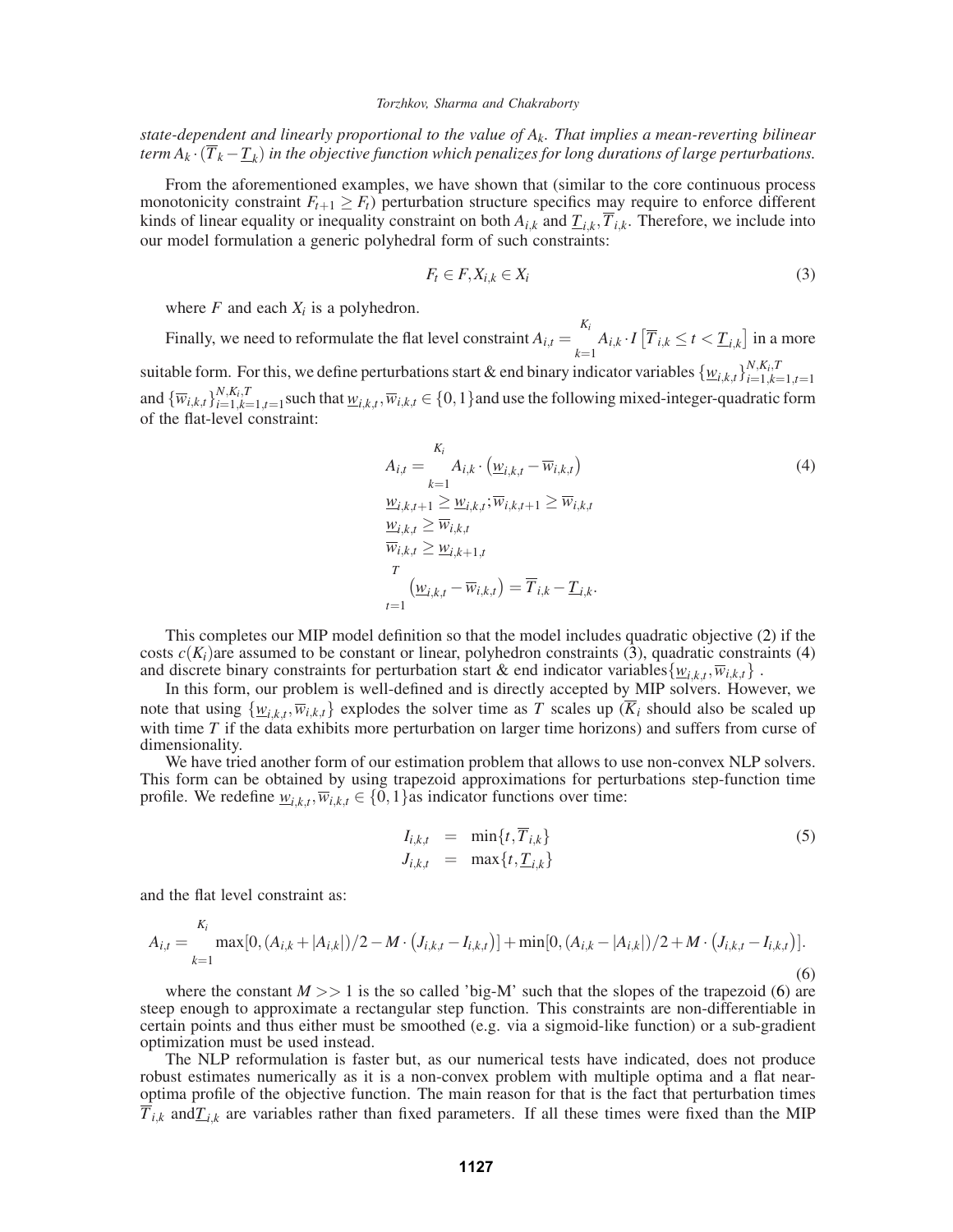problem becomes a convex well-defined QP problem. However, estimation of those times is the heart of perturbation model. We exploit this idea in our Dynamic Programming approximation that solves such QP-problems in a recoursive matter while optimizing over perturbation time variables.

## **4 DYNAMIC PROGRAMMING ALGORITHM**

As common to any dynamic programming problem, we go backwards in time starting from the end of the horizon  $t = T$ . At each point of time *t*, we solve the estimation problem on the  $[t;T]$  horizon. Let us assume that we solved it and obtained optimal values for all model variables including the perturbation count  $K_i^*(t)$  and the perturbation times  $\overline{T}_{i,k}(t)$  and  $\underline{T}_{i,k}(t)$  where  $0 \le k \le K_i^*(t)$ . We assume that the the perturbation times  $\overline{T}_{i,k}(t)$  and  $\underline{T}_{i,k}(t)$  are set and will not be changed for all subsequent solution steps for all  $K_i^*(t)$  perturbations identified previously. Thus we remove the index (*t*)that indicates the estimation done at the step *t* and denote these times simply as  $\overline{T}_{i,k}$  and  $\underline{T}_{i,k}$  where 0 ≤  $k$  ≤  $K_i^*(t)$ 

Now we move to the point  $t - 1$  and for each data series *i* we have an option of either:

- 1. Setting (the end mark) of a new perturbation here (i.e. setting  $K_i^*(t-1) = K_i^*(t) + 1$  and  $\text{introducing } \overline{T}_{i,K_i^*(t-1)} = t - 1$  ,  $\underline{T}_{i,K_i^*(t-1)} = t - 2$  )
- 2. Continuing the previous perturbation (i.e. by setting  $K_i^*(t-1) = K_i^*(t)$  and resetting  $\underline{T}_{i,K_i^*(t-1)} =$  $t - 2)$

Note that if we model the case described in the Example 3 then we can introduce the third option of that is: terminating the previous perturbation and not resetting anything.

All these options vary in terms of objective value which must be evaluated (for every option) through a recourse problem defined on the horizon  $[t-1;T]$ .

First obvious cost difference is the extra perturbation for the Option 1 which comes with extra

 $c(K_i^*(t))$ . Thus we remove the perturbation counting penalty  $\sum_{i=1}^{N}$  $\sum_{i=1}^n c(K_i) \cdot K_i$  from the objective function and instead account the difference (between two options)  $c(K_i^*(t))$  directly. However, we need to account for cost changes due to optimization over jump levels which are allowed to vary even if the perturbation times are fixed and thus can shapen the existing jumps and even completely shaving them off. Thus we define the recourse convex QP subproblems by using our MIP formulation on the the horizon  $[t-1;T]$  with fixed  $K_i = K_i^*(t)$  and perturbation times  $\overline{T}_{i,k}$  and  $\underline{T}_{i,k}$  where  $0 \le k \le K_i^*(t)$ . For each option, the flat-level constraint is reformulated in a slightly different way, that is provided below (for corresponding options):

- 1. We set the constraints  $A_{i,u} = \sum_{i=1}^{K_i} A_i$  $\sum_{k=1}^{n} A_{i,k} \cdot I \left[ \overline{T}_{i,k} \le u < \underline{T}_{i,k} \right]$  for all  $u \in [t;T]$  and we also set the constraint  $A_{i,t-1} = A_{i,K_i+1}$ . Note that these are now linear constraints.
- 2. We set the constraints  $A_{i,u} = \sum_{i=1}^{K_i} A_i$  $\sum_{k=1}^{n} A_{i,k} \cdot I \left[ \overline{T}_{i,k} \le u < \underline{T}_{i,k} \right]$  for all  $u \in [t-1;T]$

The only mild extra assumption we impose for the sake of convexity is that the term  $X_{i,k}^T \cdot D \cdot X_{i,k}$ is convex quadratic considering the fixed perturbation times. Thus, the overall QP subproblem is well-defined convex.

Note that we need to evaluate the recourse function for all possible enumerations of option 1 and option 2 between all *N* series which means that we need to do  $2^N$  different calls of the QP subproblems. Then, we can choose the minimum value between them by exact search and fix the corresponding perturbation time changes. After that, we move to the point *t* −2 and repeat the procedure until the point  $t = 1$  is reached. To complete the definition of our DP problem, we set the terminal condition as  $K_i^*(T) = 0$  (in some cases it makes more sense to set  $K_i^*(T) = 1, \overline{T}_{i,1} = T, \underline{T}_{i,1} = T - 1$  as it may be better for our heuristic to start from being within a perturbation).

This DP approximation is only a heuristic for our global MIP model. However as we show in a numerical test in the next section, our DP heuristics performs rather accurate and robust for a difficult case where conventional continuous approach disregarding perturbations fails even though it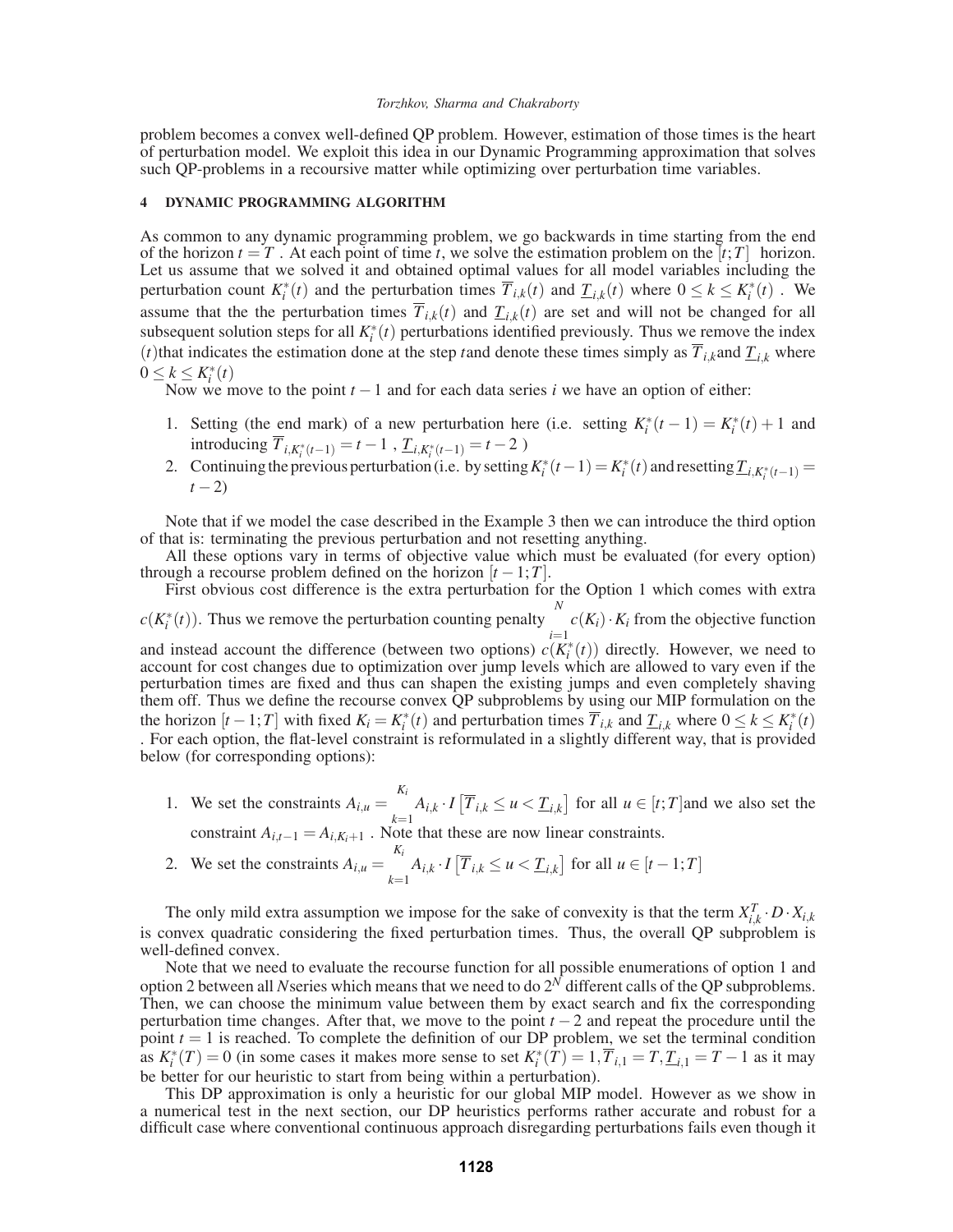#### *Torzhkov, Sharma and Chakraborty*

is robust for large clustered continuous deviations. Moreover, every recourse subproblem call solves a well-defined convex QP problem and thus overall computational time scale polynomially with *T* . The solver time still scales exponentially with the number of sensors *N*. However, in realistic failure detection applications number of sensors for tracking a particular failure is usually small (less than 20).

# **5 NUMERICAL CASE ANALYSIS**

For a fast and intuitive check of the quality of our DP approach, we designed and tested a small scale simulated case considered in this section. We simulate a  $N = 3$  sensor data series over  $T = 25$  time points horizon. As an underlying core failure process we take a completely deterministic process  $F(t) = t$ .

For each sensor we introduce two step-wise perturbations that are slightly not in-sync with each other:

| Series 1 $A_{1,1} = -10; \underline{T}_{1,1} = 5; T_{1,1} = 9; A_{1,2} = -15; \underline{T}_{1,2} = 15; T_{1,1} = 21$ |
|-----------------------------------------------------------------------------------------------------------------------|
| Series 2 $A_{2,1} = -14; I_{2,1} = 4; T_{2,1} = 9; A_{2,2} = -33; I_{2,2} = 18; T_{2,1} = 25$                         |
| Series 3 $A_{3,1} = -15; I_{3,1} = 2; T_{3,1} = 9; A_{3,2} = -35; I_{3,2} = 17; T_{3,1} = 23$                         |

To each of the series, we added simulated i.i.d. Gaussian white noise with the standard deviation  $q = 2.5$ . The Figure 2 illustrates the simulated data with the core process  $F(t) = t$  shown for each series:



Figure 2: Actual observable series data.

Then we tested the regular QP estimation procedure (1) that ignored the perturbations. For numerical execution, we MATLAB with Mosek QP solver. The Figure 3 illustrates the estimation results of the core process  $F(t)$ :

As we can see, the regular QP estimation procedure (1) fails to produce an estimate that is even just close to the true form. Even the monotonicity constraint did not help to keep robustness since this procedure had to treat perturbed time periods in the same way as the other ones and thus could only react with delayed and decreased increments of its estimation for the process  $F(t)$ .

Next, we run our DP approximation assuming that the matrix *D*is all zeroes and costs  $c(K<sub>i</sub>)$  are constant and equal to 300. Also, we include the third option (as mentioned in the previous section) to the algorithm. The  $F(t)$  estimation results are given by the Figure 4 and the combined  $F_t + A_{i,t}$ estimations for each series are given by the Figure 5:

The  $F(t)$  estimation is very accurate except for the initial 25% of time where it is too conservative due to the fact that the actual  $F(t)$  process has small scale comparable to the white noise level. As expected, the  $A_{i,t}$  estimations are less accurate than  $F_t$  as each perturbation series was specific to the corresponding observations series and thus the perturbation estimation many degrees of freedom. Also, the DP heuristic partially contributed to that as there was no control over the total perturbations number used in the estimation. The perturbation estimation results produced are as follows: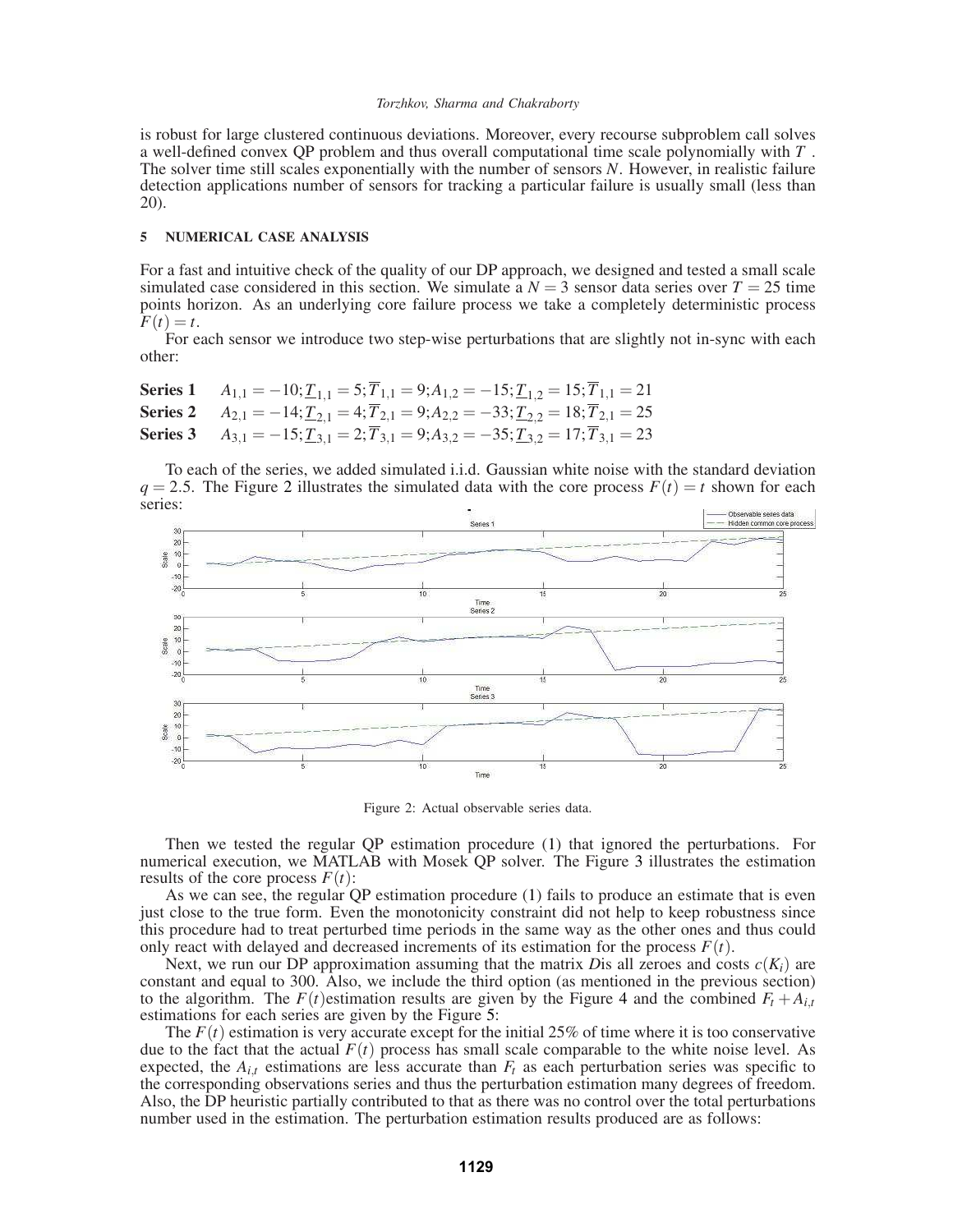*Torzhkov, Sharma and Chakraborty*



Figure 3: Regular QP estimation results.



Figure 4: DP estimation results.

**Series 1**  $K_1 = 2; A_{1,1} = -1.5; I_{1,1} = 5; \overline{T}_{1,1} = 13; A_{1,2} = -15.3; I_{1,2} = 15; \overline{T}_{1,1} = 21$ **Series 2** *K*<sub>2</sub> = 3; $A_{2,1}$  = −6.1; $\underline{T}_{2,1}$  = 3; $\overline{T}_{2,1}$  = 6; $A_{2,2}$  = 1.3; $\underline{T}_{2,2}$  = 7; $\overline{T}_{2,2}$  = 9; $A_{2,3}$  = −34.1; $\underline{T}_{2,3}$  =  $17; \overline{T}_{2,3} = 25$ **Series 3** *K*<sub>3</sub> = 2; $A_{3,1}$  = −6.6; $\underline{T}_{3,1}$  = 1; $\overline{T}_{3,1}$  = 11; $A_{3,2}$  = −33.2; $\underline{T}_{3,2}$  = 17; $\overline{T}_{3,1}$  = 23

Our DP procedure very accurately identified the second perturbation for all time series since all the signals were strong enough to filter out & separate properly.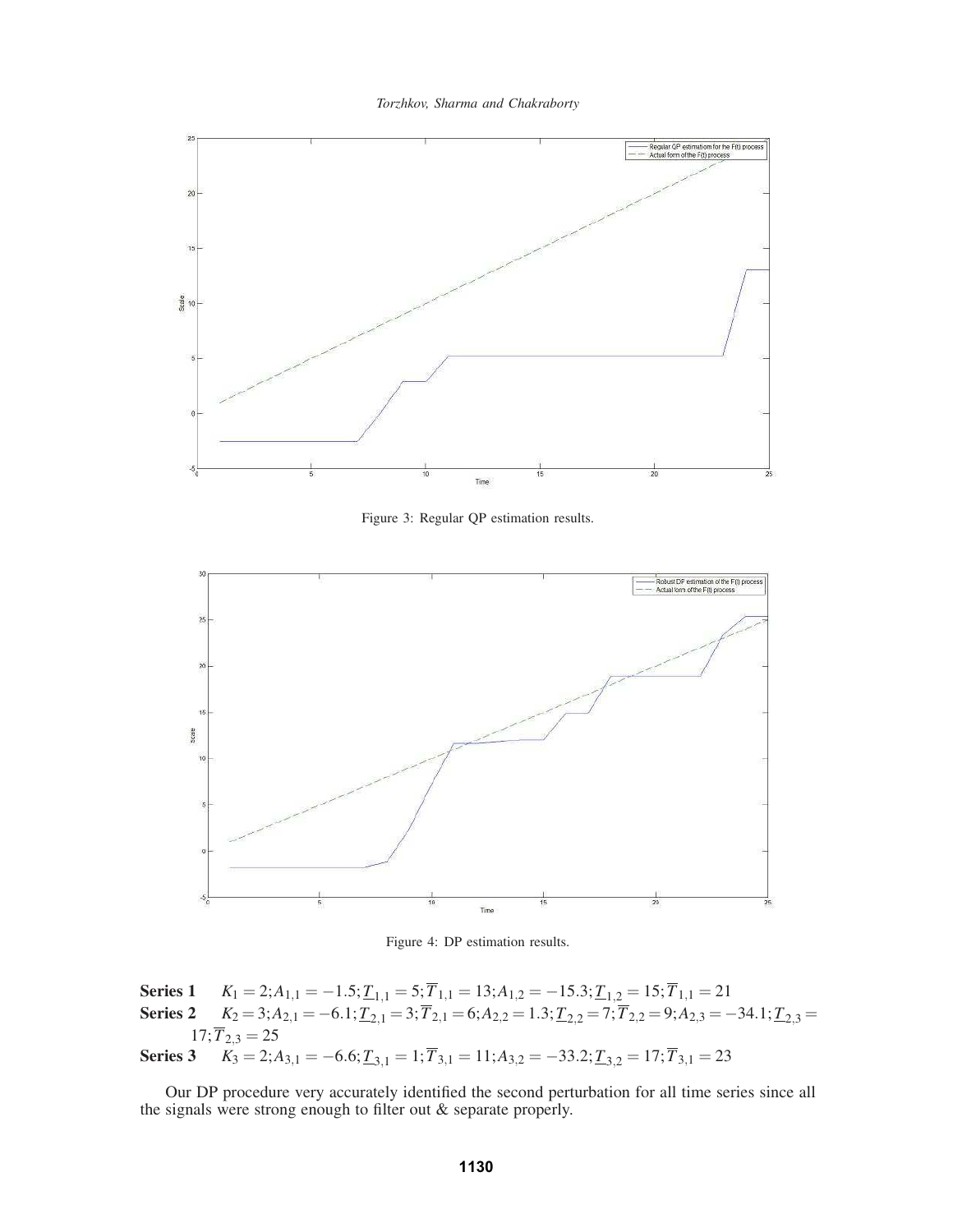*Torzhkov, Sharma and Chakraborty*



Figure 5: Final sensor signal DP estimations.

The total solution time for our DP heuristic was 28 seconds while our earlier MIP attempts did not produce a solution within 1 hour.

# **6 CONCLUSION**

Overall, we have been satisfied with the estimation results  $\&$  algorithm performance. We consider this DP approximation approach promising for practical applications of multivariate jump-diffusion processes estimation.

We plan to use this algorithm in one of our immediate works on stochastic state estimation for electric distribution networks. This application is particularly demanding for powerful and robust real-time estimation algorithms. It is a tightly coupled network problem and the estimation vector is highly constrained by network equations. This, in turn, allows to use fewer observation sensors but makes the problem harder. It also includes discrete switching states and controls and this is where we see the benefit of using our algorithm.

## **REFERENCES**

- Bandi, F., and T. Nguyen. 2003. On the functional estimation of jump–diffusion models. *Journal of Econometrics* 116(1):293–328.
- Blackmore, L., S. Rajamanoharan, and B. Williams. 2008. Active estimation for jump markov linear systems. *IEEE Transactions on Automatic Control* 53(10):2223–2236.
- Dufour, F., and P. Bertrand. 1994. The filtering problem for continuous-time linear systems with markovian switching coefficients. *Systems & Control Letters* 23(6):453–461.
- Gertler, J. 1988. Survey of model-based failure detection and isolation in complex plants. *IEEE Control Systems Magazine* 8(6):3–11.
- Jiang, G., and R. Owen. 2007. Estimating latent variables and jump diffusion models using highfrequency data. *Journal of Finacial Econometrics* 5(1):1–30.
- Lee, S., and P. Mykland. 2008. Jumps in financial markets: A new nonparametric test and jump dynamics. *Review of Financial Studies* 21(6):2535–2563.
- Mahmoud, M., and P. Shi. 2004. Optimal guaranteed cost filtering for markovian jump discrete-time systems. *Mathematical Problems in Engineering* 1:33–48.
- Plageman, C., D. Fox, and W. Burgard. 2007. Efficient failure detection on mobile robots using particle filters with gaussian process proposals. *Proceedings of the 2007 International Joint Conference on Artificial Intelligence(IJCAI-2007)*:2185–2190.